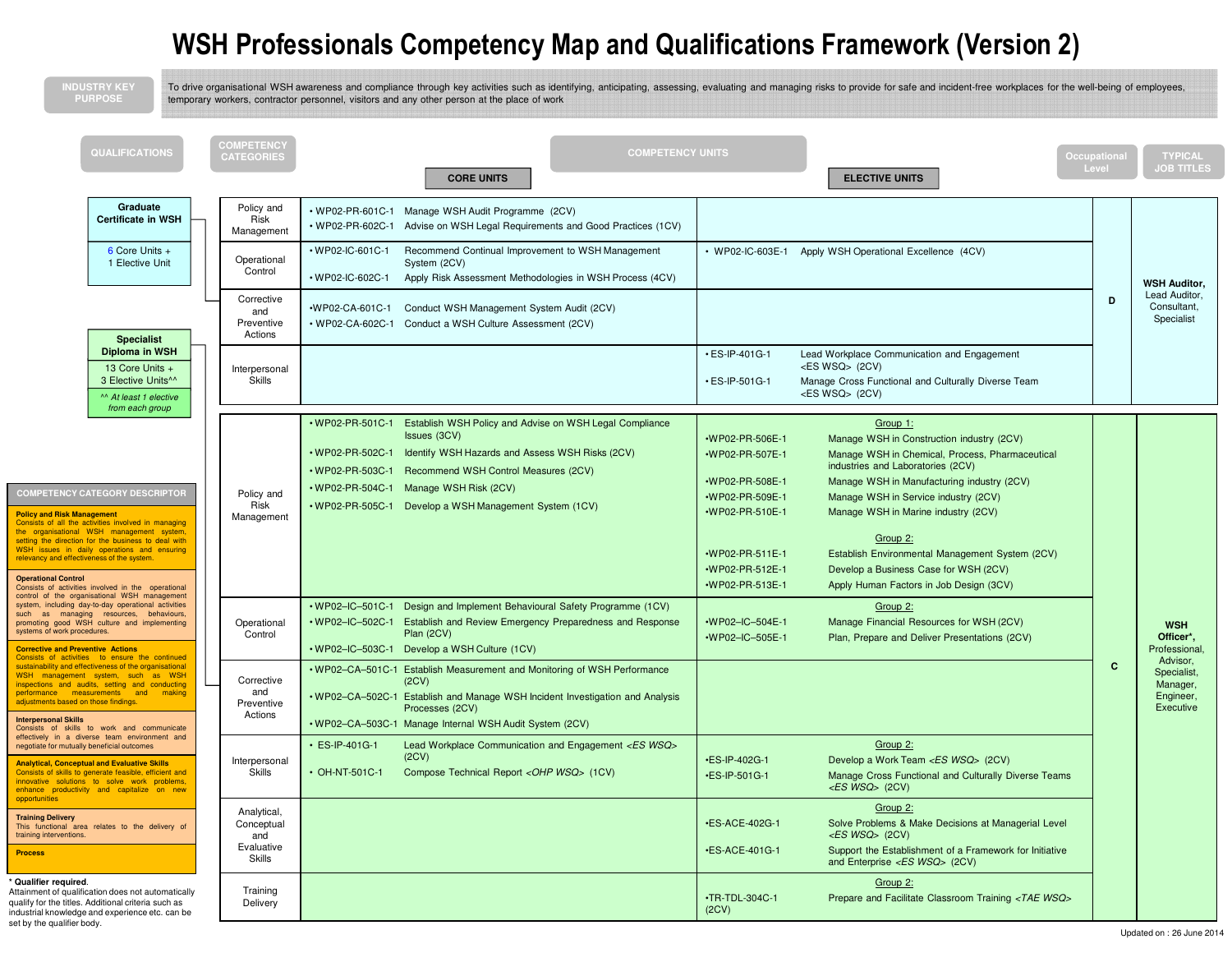## WSH Professionals Competency Map and Qualifications Framework (Version 2)

| <b>NDUSTRY KEY</b><br><b>PURPOSE</b>                                                                                                                                                                                                                                                                                                                                                                                                                                                                                                                                                                                                                                                                                                                                                                                                                                                                                                                                       |                                                                                                                                                                                                         | temporary workers, contractor personnel, visitors and any other person at the place of work                                                                                                                                                                                                                                                                                                                                                                                                                                                                                                                                                     | To drive organisational WSH awareness and compliance through key activities such as identifying, anticipating, assessing, evaluating and managing risks to provide for safe and incident-free workplaces for the well-being of                                                                                                                                                                                                                                                                                                                                                                                                                                                                                                                                                                                                                                           |                      |                                                        |
|----------------------------------------------------------------------------------------------------------------------------------------------------------------------------------------------------------------------------------------------------------------------------------------------------------------------------------------------------------------------------------------------------------------------------------------------------------------------------------------------------------------------------------------------------------------------------------------------------------------------------------------------------------------------------------------------------------------------------------------------------------------------------------------------------------------------------------------------------------------------------------------------------------------------------------------------------------------------------|---------------------------------------------------------------------------------------------------------------------------------------------------------------------------------------------------------|-------------------------------------------------------------------------------------------------------------------------------------------------------------------------------------------------------------------------------------------------------------------------------------------------------------------------------------------------------------------------------------------------------------------------------------------------------------------------------------------------------------------------------------------------------------------------------------------------------------------------------------------------|--------------------------------------------------------------------------------------------------------------------------------------------------------------------------------------------------------------------------------------------------------------------------------------------------------------------------------------------------------------------------------------------------------------------------------------------------------------------------------------------------------------------------------------------------------------------------------------------------------------------------------------------------------------------------------------------------------------------------------------------------------------------------------------------------------------------------------------------------------------------------|----------------------|--------------------------------------------------------|
| <b>QUALIFICATIONS</b>                                                                                                                                                                                                                                                                                                                                                                                                                                                                                                                                                                                                                                                                                                                                                                                                                                                                                                                                                      | <b>COMPETENCY</b><br><b>CATEGORIES</b>                                                                                                                                                                  | <b>COMPETENCY UNITS</b><br><b>CORE UNITS</b>                                                                                                                                                                                                                                                                                                                                                                                                                                                                                                                                                                                                    | <b>ELECTIVE UNITS</b>                                                                                                                                                                                                                                                                                                                                                                                                                                                                                                                                                                                                                                                                                                                                                                                                                                                    | ccupational<br>Level | <b>TYPICAL</b><br>JOB TITLES                           |
| <b>Advanced</b><br><b>Certificate in WSH</b><br>8 Core Units +<br>2 Elective Units^<br>^1 elective from each<br>group<br><b>Certificate in WSH</b><br>5 Core Units +<br>1 Elective Unit<br><b>COMPETENCY CATEGORY DESCRIPTOR</b><br><b>Policy and Risk Management</b><br>Consists of all the activities involved in managing<br>the organisational WSH management system<br>setting the direction for the business to deal with<br>WSH issues in daily operations and ensuring<br>relevancy and effectiveness of the system<br><b>Operational Control</b><br>Consists of activities involved in the operational<br>control of the organisational WSH management<br>system, including day-to-day operational activities                                                                                                                                                                                                                                                     | Policy and<br>Risk<br>Management<br>Operational<br>Control<br>Corrective and<br>Preventive<br>Actions<br>Process<br>Interpersonal<br>Skills<br>Analytical,<br>Conceptual<br>and<br>Evaluative<br>Skills | . WP02-PR-301C-1 Administer WSH Policy (1CV)<br>• WP02-PR-302C-1 Identify WSH hazards and Implement Control Measures (2CV)<br>• WP02-IC-301C-1<br>Coordinate WSH Management System with Legal Compliance<br>(2CV)<br>• WP02-IC-302C-1<br>Coordinate Implementation of Emergency Preparedness and<br>Response Plans (1CV)<br>• WP02-IC-303C-1<br>Promote WSH Culture Development (1CV)<br>• WP02-CA-301C-1<br>Investigate and Report WSH Incidents (2CV)<br>. WP02-CA-302C-1 Measure, Monitor and Report WSH Performance (1CV)<br>· ES-IP-301G-1<br>Facilitate Effective Communication and Engagement at the<br>Workplace <es wsq=""> (2CV)</es> | Group 1:<br>•WP02-PR-303E-1<br>Supervise WSH in Construction Industries (MOM - BCSS)<br>(3CV)<br>•WP02-PR-304E-1<br>Supervise WSH in Construction Tunnelling (MOM-BCSS<br>Tunnelling) (3CV)<br>•WP02-PR-305E-1<br>Supervise WSH in Manufacturing Industries (MOM -<br>$BISH$ ) (3CV)<br>•WP02-PR-306E-1<br>Supervise WSH in Marine Industries (MOM - SSSC)<br>(3CV)<br>•WP02-PR-307E-1<br>Supervise WSH in Service Industry (3CV)<br>Group 1:<br>•PI-PRO-328E-1<br>Supervise Workplace Safety and Health in Process Plant<br>$\langle$ PI WSQ> (3CV)<br>Group 2:<br>•ES-IP-302G-1<br>Facilitate Effective Work teams <es wsq=""> (2CV)<br/>Group 2:<br/>Solve Problems &amp; Make Decisions at Supervisory Level<br/>•ES-ACE-302G-1<br/><math>&lt;</math>ES WSQ&gt; (2CV)<br/>•ES-ACE-301G-1<br/>Foster Initiative &amp; Enterprise in Teams <es wsq=""> (2CV)</es></es> | B                    | <b>WSH</b><br>Coordinator,<br>Supervisor               |
| such as managing resources, behaviours,<br>promoting good WSH culture and implementing<br>systems of work procedures.<br><b>Corrective and Preventive Actions</b><br>Consists of activities to ensure the continued<br>sustainability and effectiveness of the organisational<br>WSH management system, such as WSH<br>inspections and audits, setting and conducting<br>performance measurements and making<br>adjustments based on those findings.<br><b>Interpersonal Skills</b><br>Consists of skills to work and communicate<br>effectively in a diverse team environment and<br>negotiate for mutually beneficial outcomes<br><b>Analytical, Conceptual and Evaluative Skills</b><br>Consists of skills to generate feasible, efficient and<br>innovative solutions to solve work problems,<br>enhance productivity and capitalize on new<br>opportunities<br><b>Training Delivery</b><br>This functional area relates to the delivery of<br>training interventions. | Policy and<br>Risk<br>Management<br>Operational<br>Control<br>Corrective<br>and<br>Preventive<br>Actions<br>Interpersonal<br><b>Skills</b><br>Analytical,<br>Conceptual<br>and                          | . WP02-PR-101C-1 Identify Hazards and Maintain Risk Control Measures (2CV)<br>. WP02-PR-102C-1 Support WSH Legal Compliance and Incident Reporting (2CV)<br>. WP02-IC-101C-1 Participate in Implementing WSH Management Process (2CV)<br>• WP02-CA-101C-1 Check and report outcome of WSH inspection (2CV)<br>$\cdot$ ES-IP-101G-1<br>Communicate and Relate Effectively at the Workplace <es<br>WSQ &gt; (2CV)</es<br>                                                                                                                                                                                                                         | •ES-IP-102G-1<br>Work in a Team <es wsq=""> (2CV)<br/>•ES-ACE-102G-1<br/>Solve Problems &amp; Make Decisions at Operations Level<br/><math>&lt;</math>ES WSQ<math>&gt;</math> (2CV)<br/>•ES-ACE-101G-1<br/>Demonstrate Initiative &amp; Enterprising Behaviors <es wsq=""></es></es>                                                                                                                                                                                                                                                                                                                                                                                                                                                                                                                                                                                     | A                    | <b>WSH</b><br>Representative,<br>Promoter,<br>Advocate |
| <b>Process</b>                                                                                                                                                                                                                                                                                                                                                                                                                                                                                                                                                                                                                                                                                                                                                                                                                                                                                                                                                             | Evaluative<br><b>Skills</b>                                                                                                                                                                             |                                                                                                                                                                                                                                                                                                                                                                                                                                                                                                                                                                                                                                                 | (2CV)                                                                                                                                                                                                                                                                                                                                                                                                                                                                                                                                                                                                                                                                                                                                                                                                                                                                    |                      |                                                        |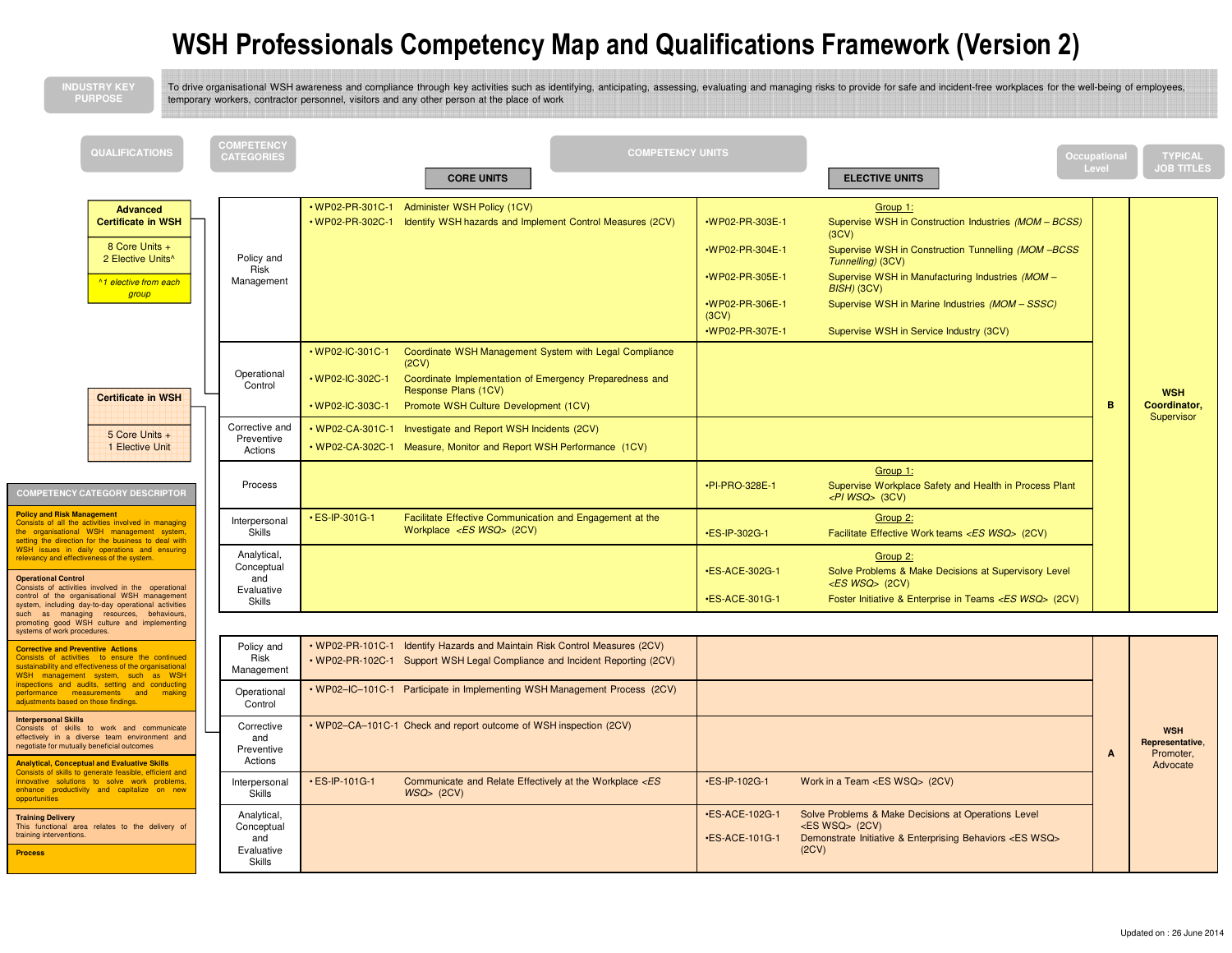### **COURSE ENTRY REQUIREMENTS & ASSUMED SKILLS AND KNOWLEDGE**